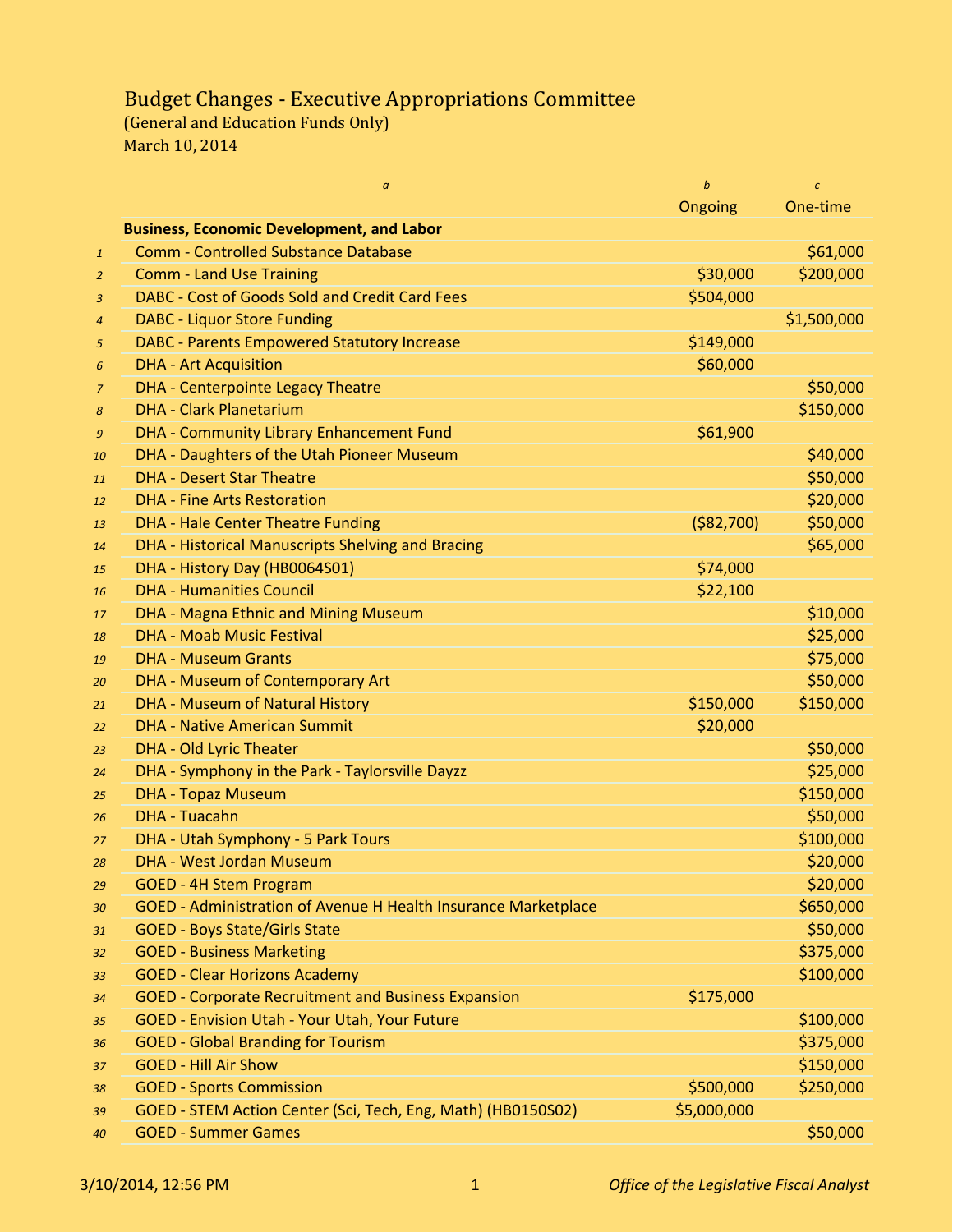|    | $\boldsymbol{a}$                                                         | $\boldsymbol{b}$ | $\mathcal{C}$ |
|----|--------------------------------------------------------------------------|------------------|---------------|
|    |                                                                          | Ongoing          | One-time      |
| 41 | <b>GOED - Sundance Film Festival</b>                                     |                  | \$1,000,000   |
| 42 | <b>GOED - Swanson Tactical Center</b>                                    |                  | \$1,500,000   |
| 43 | <b>GOED - Tourism Marketing Performance Fund</b>                         |                  | \$15,000,000  |
| 44 | <b>GOED - Utah County Outdoor Sports Expo</b>                            |                  | \$100,000     |
| 45 | <b>GOED - Vehicles for Outdoor Recreation and Rural Development</b>      | \$24,000         | \$60,000      |
| 46 | <b>GOED - Western Legends</b>                                            |                  | \$40,000      |
| 47 | <b>GOED - YMCA of Northern Utah</b>                                      |                  | \$50,000      |
| 48 | Ins - Insurance Department Salary Compression                            | ( \$2,000,000)   |               |
| 49 | ULC - Industrial Accidents Electronic Data Interchange Project           |                  | \$300,000     |
| 50 | <b>ULC - Southern Utah Office Relocation</b>                             | \$30,000         |               |
| 51 | <b>ULC - Wage Claim Caseload</b>                                         |                  | \$55,000      |
| 52 | <b>USTC - Auditors and Collectors</b>                                    | \$205,500        |               |
| 53 | USTC - Energy Efficient Vehicle Tax Credits (HB0074)                     |                  | \$1,000,000   |
| 54 | USTC - Extension of Sales and Use Tax Exemption (HB0209)                 | \$206,000        |               |
| 55 | USTC - Sales and Use Tax Exemption (SB0065)                              | \$140,000        |               |
| 56 | <b>Business, Economic Development, and Labor Total</b>                   | \$5,268,800      | \$24,116,000  |
|    |                                                                          |                  |               |
|    | <b>Executive Offices and Criminal Justice</b>                            |                  |               |
| 57 | <b>AG - Amendment Three Defense</b>                                      |                  | \$500,000     |
| 58 | <b>AG</b> - Child Protection Attorney                                    | \$110,000        |               |
| 59 | <b>AG</b> - Criminal Appeals Attorneys                                   | \$227,400        |               |
| 60 | AG - Department of Public Safety Legal Support                           | \$90,000         |               |
| 61 | AG - Identity Theft Reporting Information System (IRIS)                  |                  | \$180,000     |
| 62 | AG - Salary Parity Increases - Attorney General's Office                 | \$1,000,000      |               |
| 63 | AG - United Effort Plan Trust Management                                 |                  | \$224,000     |
| 64 | <b>BOP - Board of Pardons Office Specialist</b>                          | \$58,200         |               |
| 65 | <b>BOP - Hearing Officer</b>                                             | \$100,000        |               |
| 66 | <b>CTS - Contracts and Leases</b>                                        | \$268,800        |               |
| 67 | CTS - Courtroom Technology, Remote Interpreting                          |                  | \$300,000     |
| 68 | CTS - FY 13 Juror/Witness/Interpreter Program                            |                  | \$861,700     |
| 69 | CTS - Investigator, Programming Changes, Office Space                    |                  | \$150,000     |
| 70 | <b>CTS - Legal Aid for Families</b>                                      |                  | \$200,000     |
| 71 | <b>CTS - Mental Health Courts</b>                                        | \$75,000         |               |
| 72 | CTS - Salary Parity Increases - Guardian ad Litem Attorneys              | \$300,000        |               |
| 73 | DOC - CORR - Nonlapsing Balance Reduction                                |                  | (5733,700)    |
| 74 | DOC - Facility Upgrades, Software, Security Upgrades, Officer Equipment, |                  | \$3,500,000   |
| 75 | <b>DOC - Inmate Medical Shortfall</b>                                    |                  | \$500,000     |
| 76 | <b>DOC</b> - Jail Contracting Backfill 1x                                | \$2,769,200      |               |
| 77 | <b>DOC - Jail Contracting Growth</b>                                     | \$1,326,200      |               |
| 78 | <b>DOC - Jail Contracting Programming</b>                                |                  | \$500,000     |
| 79 | <b>DOC</b> - Jail Contracting Rate Increase                              | \$670,000        |               |
| 80 | <b>DOC</b> - Recidivism Reduction Initiative                             |                  | \$500,000     |
| 81 | <b>DOC - Sex Offender Treatment Expansion</b>                            |                  | \$425,000     |
| 82 | DOC - Transfer Dietician from Main Line Item to Medical Services         |                  |               |
| 83 | <b>DPS - Additional Troopers</b>                                         | \$576,000        | \$334,500     |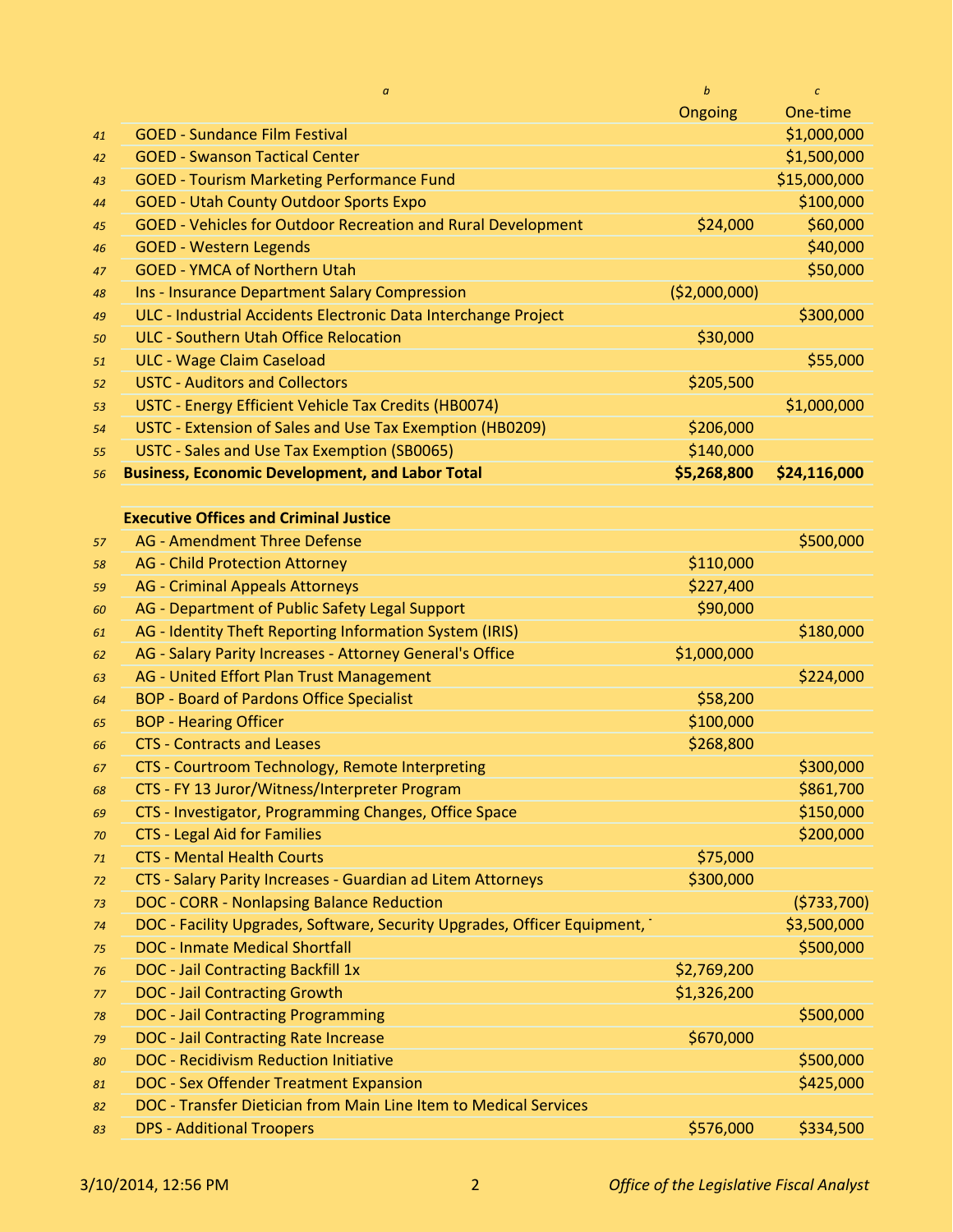|     | $\boldsymbol{a}$                                                    | b            | $\epsilon$    |
|-----|---------------------------------------------------------------------|--------------|---------------|
|     |                                                                     | Ongoing      | One-time      |
| 84  | DPS - DPS - P&O Unrestricted Nonlapsing Balance                     |              | (\$2,447,000) |
| 85  | <b>DPS - POST Shortfall</b>                                         |              | \$400,000     |
| 86  | <b>DPS - Rape Kit Processing Backlog</b>                            |              | \$400,000     |
| 87  | <b>DPS</b> - Sergeant                                               | \$100,000    |               |
| 88  | DPS - Technology Services Electronic Storage Charges                |              | \$228,000     |
| 89  | <b>DPS - Trooper Overtime</b>                                       |              | \$1,000,000   |
| 90  | <b>DPS - UHP Laptop Replacement</b>                                 |              | \$400,000     |
| 91  | <b>DPS - UHP Salary Compression</b>                                 | \$1,000,000  |               |
| 92  | <b>GOV - CCJJ Funding Shift (CVR Parity)</b>                        |              |               |
| 93  | <b>GOV</b> - Domestic Violence and Sexual Violence Support Services |              | \$150,000     |
| 94  | <b>GOV</b> - Factual Innocence Payment Reimbursement                |              | \$114,200     |
| 95  | <b>GOV</b> - Factual Innocence Quarterly Payments                   |              | \$456,600     |
| 96  | <b>GOV - Free Market Protection and Privatization Board</b>         |              | \$150,000     |
| 97  | <b>GOV - Funding Shift to Preserve Crime Victim Reparations</b>     | \$1,584,600  |               |
| 98  | <b>GOV - High School Graduation Readiness Project</b>               |              | \$250,000     |
| 99  | <b>GOV - Judicial Performance Evaluation of Justice Courts</b>      | \$83,000     |               |
| 100 | <b>GOV - Literacy Program</b>                                       |              | \$50,000      |
| 101 | GOV - Lt. Governor Special Investigation                            |              | \$100,000     |
| 102 | GOV - PRADA (SB0270)                                                | (\$430,000)  |               |
| 103 | <b>GOV - Voter Outreach</b>                                         |              | \$250,000     |
| 104 | JJS - Federal Medical Assistance Percentage Change (FMAP)           | ( \$31,000)  |               |
| 105 | JJS - Receiving Centers and Youth Services                          | \$439,400    | \$290,000     |
| 106 | JJS - Weber Valley Detention Center                                 |              | \$1,200,000   |
| 107 | <b>Executive Offices and Criminal Justice Total</b>                 | \$10,316,800 | \$10,433,300  |
|     |                                                                     |              |               |

| <b>Higher Education</b> |  |  |
|-------------------------|--|--|
|                         |  |  |

| 108 | <b>Campus Capacity</b>                                   | \$3,000,000  |              |
|-----|----------------------------------------------------------|--------------|--------------|
| 109 | <b>Campus Equity</b>                                     | \$3,000,000  |              |
| 110 | <b>College Readiness Initiative</b>                      | \$500,000    |              |
| 111 | <b>Custom Fit</b>                                        | \$500,000    |              |
| 112 | Dixie State University Computer Crime Lab                | \$250,000    |              |
| 113 | <b>Dixie State University status</b>                     | \$2,000,000  |              |
| 114 | <b>Mission-Based Funding - Distinctive Mission</b>       | \$7,000,000  |              |
| 115 | <b>Mission-Based Funding - Equity</b>                    | \$50,000,000 |              |
| 116 | <b>New Century Scholarship</b>                           |              | \$500,000    |
| 117 | <b>Performance-based Funding</b>                         |              | \$1,500,000  |
| 118 | Regents' Scholarship                                     |              | \$3,000,000  |
| 119 | Scholarships for Students with Intellectual Disabilities |              | \$100,000    |
| 120 | <b>SLCC Reallocations</b>                                |              |              |
| 121 | Snow College Concurrent Education Program (SB0038S01)    | \$1,300,000  |              |
| 122 | U of U College of Nursing                                |              | \$150,000    |
| 123 | UCAN and Utah 911 Committee Amd (HB0155S01)              | \$2,100,000  |              |
| 124 | USHE O & M                                               |              | ( \$961,600) |
| 125 | <b>USU Extension Water Conservation</b>                  |              | \$500,000    |
| 126 | <b>USU Reallocations</b>                                 |              |              |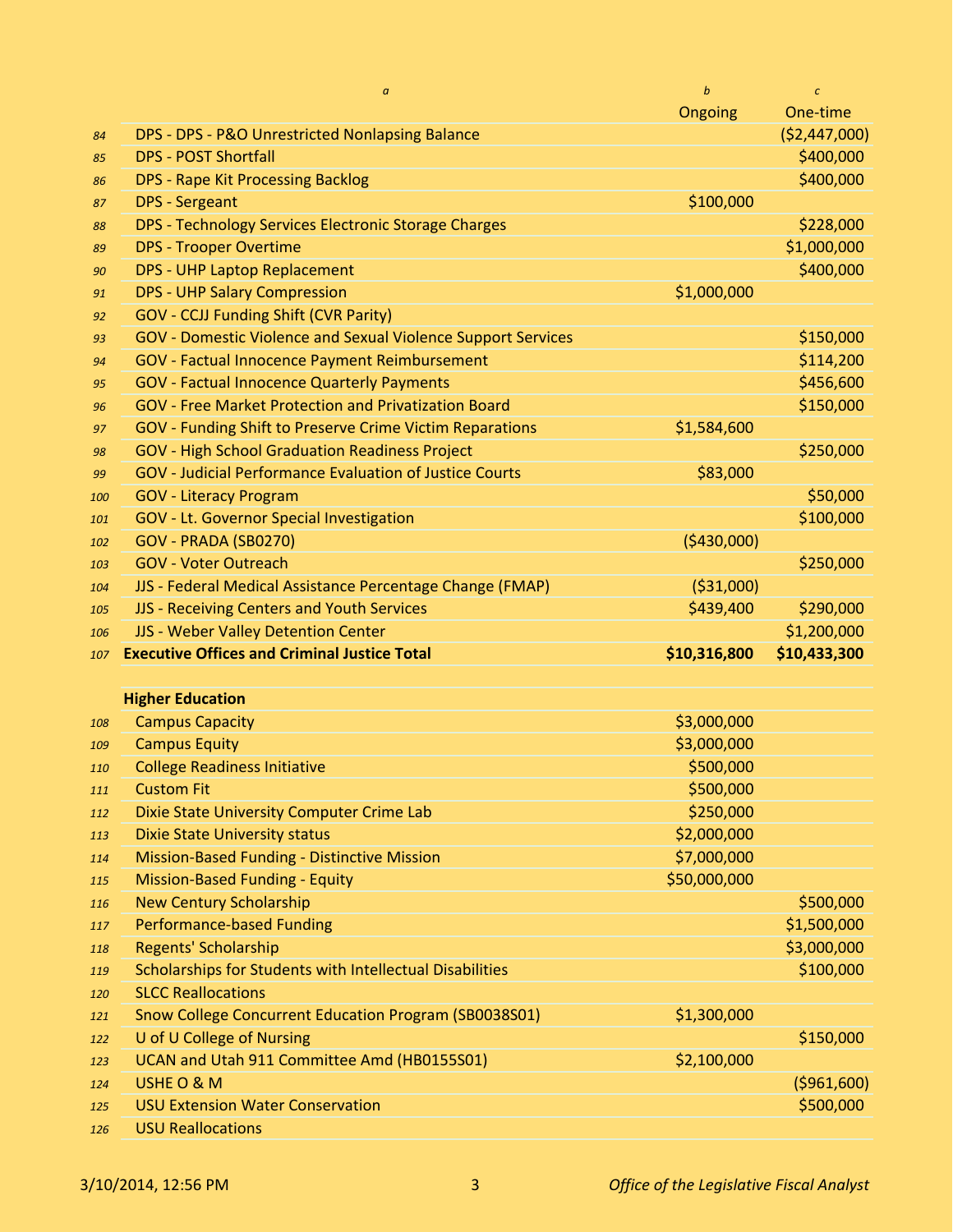|            | $\alpha$                                                                       | $\boldsymbol{b}$        | $\epsilon$            |
|------------|--------------------------------------------------------------------------------|-------------------------|-----------------------|
|            |                                                                                | Ongoing                 | One-time              |
| 127        | <b>USU Veterinary Medicine Program</b>                                         | \$1,500,000             |                       |
| 128        | <b>Higher Education Total</b>                                                  | \$71,150,000            | \$4,788,400           |
|            | <b>Infrastructure and General Government</b>                                   |                         |                       |
| 129        | Cap - Camp Williams South Infrastructure Improvements                          |                         | \$3,900,000           |
| 130        | Cap - Capital Improvements                                                     | \$9,930,000             | \$47,074,500          |
| 131        | Cap - East Elementary Property Purchase                                        |                         | \$1,000,000           |
| 132        | Cap - Gunnison Prison Expansion                                                | \$409,200               | \$35,590,800          |
| 133        | Cap - Huntsman Cancer Institute                                                |                         | \$8,000,000           |
| 134        | Cap - Mountain Accord                                                          |                         | \$3,000,000           |
| 135        | Cap - Prison Relocation Commission (SB0268)                                    |                         | \$3,500,000           |
| 136        | Cap - Snow College Richfield Lease                                             |                         | \$3,000,000           |
| 137        | Cap - Statewide Instructional Initiative USU Brigham City/Eastern              | \$694,300               | \$25,805,700          |
| 138        | Cap - SWATC - Allied Health and Technology Building                            | \$587,500               | \$18,712,500          |
| 139        | Cap - Utah State Developmental Center Durable Housing Units                    |                         | \$6,500,000           |
| 140        | Cap - Weber State Science Lab Building                                         | \$711,000               | \$56,689,000          |
| 141        | Cap - Weber Valley Multiuse Youth Center                                       |                         | \$2,300,000           |
| 142        | DAS - Administrative Rules eRules enhancements                                 |                         | \$25,000              |
| 143        | DAS - Archives Automated Storage and Retrieval System Upgrade                  |                         | \$150,000             |
| 144        | DAS - Jail Reimbursement Backfill 1x<br>DAS - Jail Reimbursement Rate Increase | \$16,300<br>\$1,000,000 |                       |
| 145        | <b>DAS - Post Conviction Indigent Defense</b>                                  |                         | \$100,000             |
| 146<br>147 | <b>DSvc - Debt Service Refund</b>                                              |                         | \$76,100              |
| 148        | <b>DSvc - Debt Services Payments</b>                                           | ( \$88,900)             | \$13,077,700          |
| 149        | <b>UDOT - American Fork Canyon Studies</b>                                     |                         | \$100,000             |
| 150        | <b>UDOT - Construction Management Reallocation</b>                             | (\$1,470,600)           |                       |
| 151        | <b>UDOT - Wendover Airfield</b>                                                |                         | \$50,000              |
| 152        | <b>Infrastructure and General Government Total</b>                             | \$11,788,800            | \$228,651,300         |
|            |                                                                                |                         |                       |
|            | <b>Natural Resources, Agriculture, and Environmental Quality</b>               |                         |                       |
| 153        | <b>AGR</b> - Animal Identification                                             | \$89,100                | \$384,300             |
| 154        | AGR - Correcting the Lapsing Amounts by Source                                 |                         | ( \$35,400)           |
| 155        | <b>AGR</b> - Food Inspector                                                    | \$112,500               |                       |
| 156        | <b>AGR</b> - Fuel Station Inspector                                            | \$63,000                |                       |
| 157        | AGR - State Fair Capital Investment to Increase Utilization                    |                         | \$600,000             |
| 158        | AGR - Switching Ongoing to One Time<br><b>AGR - Utah's Own</b>                 | (\$675,200)             | \$675,200<br>\$85,400 |
| 159        | <b>DEQ - Air Quality FTE</b>                                                   | \$400,000               |                       |
| 160        | <b>DEQ - Air Quality Research</b>                                              |                         | \$1,400,000           |
| 161<br>162 | <b>DEQ - Clean Air Initiative</b>                                              | \$500,400               |                       |
| 163        | DEQ - Clean Air Programs - CARROT (HB0061)                                     |                         | \$200,000             |
| 164        | <b>DEQ - Radon Program</b>                                                     | \$50,000                |                       |
| 165        | DEQ - Wood Burning Amendments (HB0154)                                         |                         | \$500,000             |
| 166        | <b>DNR - Davis County Landslide Mitigation</b>                                 |                         | \$300,000             |
| 167        | <b>DNR - DNR Sage Grouse</b>                                                   |                         | \$2,000,000           |
|            |                                                                                |                         |                       |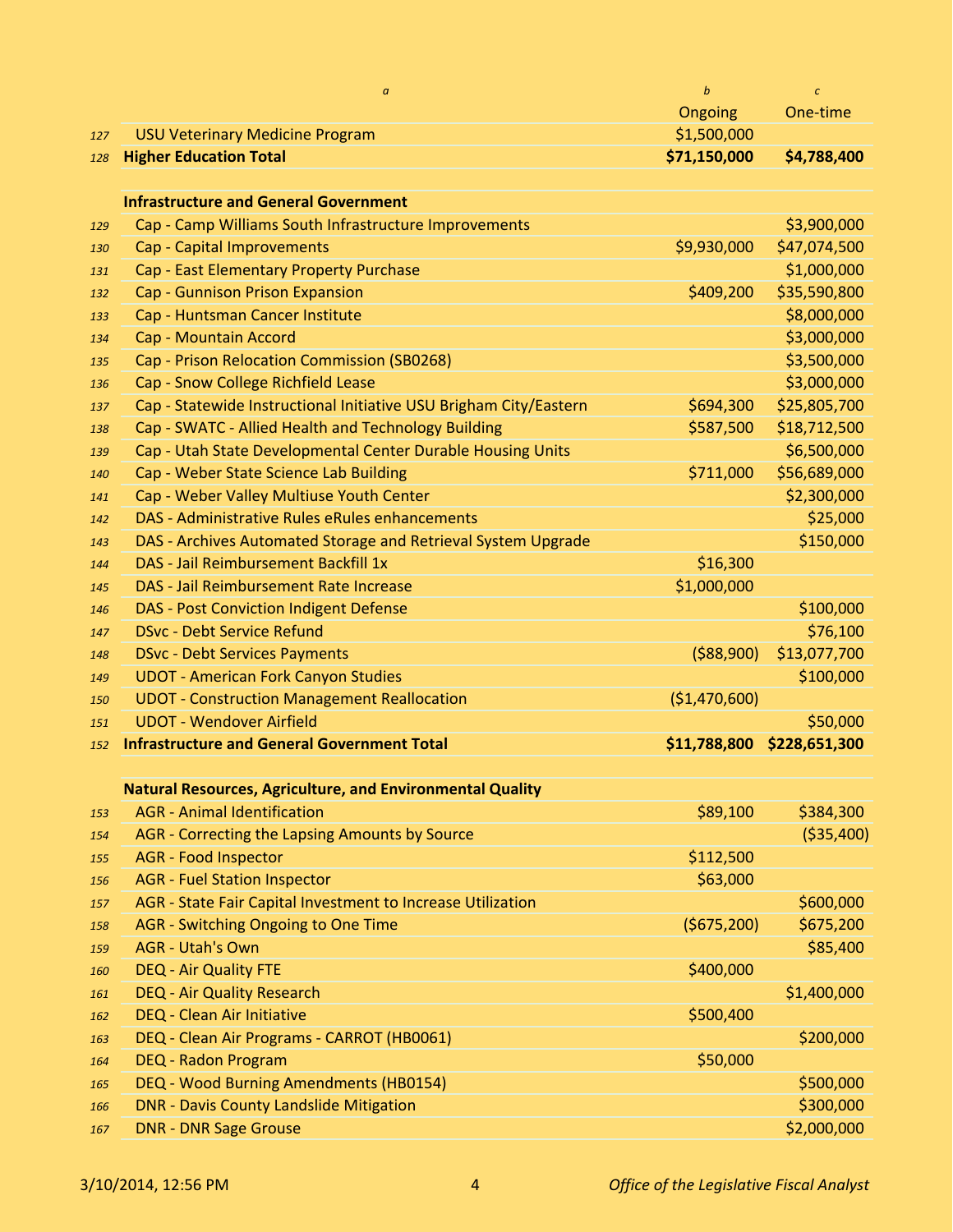|     | $\alpha$                                                               | $\boldsymbol{b}$ | $\boldsymbol{c}$ |
|-----|------------------------------------------------------------------------|------------------|------------------|
|     |                                                                        | Ongoing          | One-time         |
| 168 | <b>DNR - Executive Water Task Force</b>                                | (542,800)        |                  |
| 169 | <b>DNR - Huntington Creek Mitigation</b>                               |                  | \$400,000        |
| 170 | <b>DNR - Lake Commissions</b>                                          | (578,000)        |                  |
| 171 | DNR - Lake Powell Quagga Mussel Containment and Prevention             |                  | \$245,000        |
| 172 | DNR - Replacing General Fund with Restricted                           |                  | (\$675,200)      |
| 173 | <b>DNR - Snake Valley Water Monitoring</b>                             | \$106,000        |                  |
| 174 | DNR - Unused Match for This Is The Place                               |                  | (550,000)        |
| 175 | DNR - Wildland Fire Training for Local Fire Departments                | \$75,000         |                  |
| 176 | OED - Office of Energy Development Administration                      | \$265,000        |                  |
| 177 | <b>Natural Resources, Agriculture, and Environmental Quality Total</b> | \$865,000        | \$6,029,300      |
|     |                                                                        |                  |                  |
|     | <b>Public Education</b>                                                |                  |                  |
| 178 | <b>BSP</b> - Enrollment growth                                         | \$62,132,000     | \$2,868,000      |
| 179 | BSP - MSP Nonlapsing - Estimated Available Balance                     |                  | \$130,000        |
| 180 | <b>BSP - WPU Value Increase</b>                                        | \$62,500,000     |                  |
| 181 | RTB - Beverley Taylor Sorenson Elementary Arts Learning Program        |                  | \$4,000,000      |
| 182 | <b>RTB - Dual Immersion</b>                                            | \$300,000        |                  |
| 183 | RTB - Early Intervention Initiatives (HB0096)                          | \$3,000,000      |                  |
| 184 | RTB - MSP Nonlapsing - Estimated Available Balance                     |                  | \$4,398,600      |
| 185 | RTB - STEM Action Center (HB0150S02)                                   |                  | \$15,000,000     |
| 186 | <b>RTB - Teacher Supplies and Materials</b>                            |                  | \$5,000,000      |
| 187 | <b>USOE - Additional Teacher Positions</b>                             | \$400,000        |                  |
| 188 | <b>USOE - Braille Machines</b>                                         |                  | \$60,000         |
| 189 | <b>USOE - Charter School Support Specialists</b>                       | \$354,000        |                  |
| 190 | <b>USOE - Classroom Automation</b>                                     |                  | \$65,000         |
| 191 | <b>USOE - Computers</b>                                                |                  | \$15,000         |
| 192 | USOE - Financial and Economic Literacy (SB0040)                        | \$150,000        | \$100,000        |
| 193 | <b>USOE - Information Technology Academy</b>                           |                  | \$300,000        |
| 194 | <b>USOE - Infrastructure</b>                                           |                  | \$125,000        |
| 195 | <b>USOE - NACSA Strategic Planning</b>                                 |                  | \$21,000         |
| 196 | <b>USOE - Phone System Replacement</b>                                 |                  | \$116,000        |
| 197 | USOE - Poverty Interventions in Schools (SB0043)                       | \$1,000,000      |                  |
| 198 | <b>USOE - Salt Lake Facility</b>                                       |                  | \$1,500,000      |
| 199 | <b>USOE - Staffing and Fiscal Management Program</b>                   | \$500,000        | \$700,000        |
| 200 | <b>USOE - Student Management Database</b>                              |                  | \$20,000         |
| 201 | <b>USOE - Suicide Prevention Education</b>                             | \$159,000        |                  |
| 202 | USOE - Teacher Equipment (iPADS/Computers)                             |                  | \$65,000         |
| 203 | <b>USOE - UPSTART</b>                                                  | \$3,000,000      |                  |
| 204 | <b>USOE - Video Teleconferencing Equipment</b>                         |                  | \$24,000         |
| 205 | <b>Public Education Total</b>                                          | \$133,495,000    | \$34,507,600     |
|     |                                                                        |                  |                  |
|     | <b>Retirement and Independent Entities</b>                             |                  |                  |
| 206 | 2-1-1 Information and Referral System at the United Way                |                  | \$500,000        |
| 207 | DHRM - DHRM ISF - AG Services Expense Shift                            | \$77,600         |                  |
| 208 | <b>DHRM - IT Projects for HR</b>                                       |                  | \$250,000        |
|     |                                                                        |                  |                  |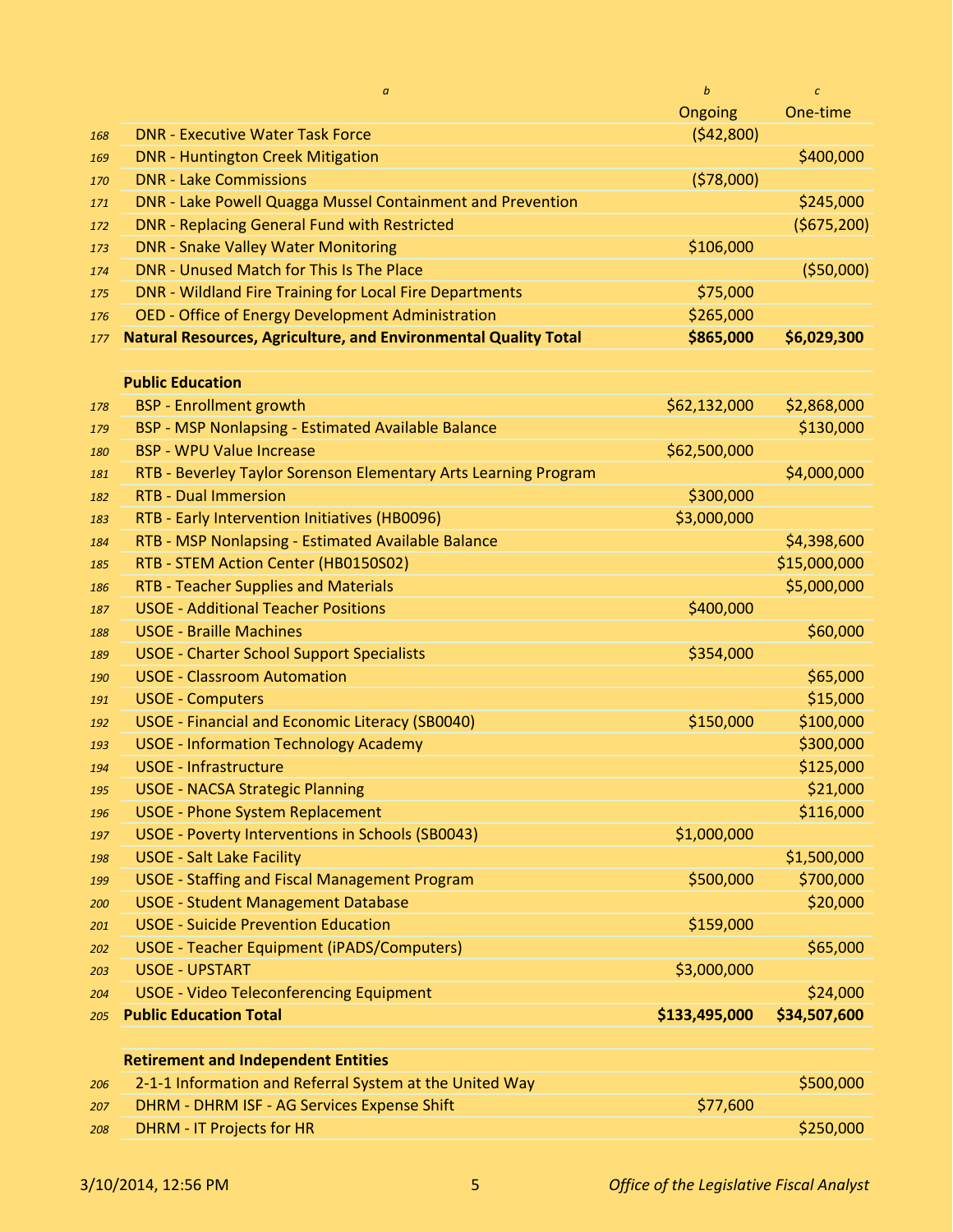|     | $\alpha$                                                                | $\boldsymbol{b}$ | $\epsilon$     |
|-----|-------------------------------------------------------------------------|------------------|----------------|
|     |                                                                         | Ongoing          | One-time       |
| 209 | <b>Heber Valley Railroad</b>                                            |                  | \$250,000      |
| 210 | The Leonardo                                                            |                  | \$100,000      |
| 211 | UEN - Education and Workforce Governance (SB0034S01)                    | \$1,500,000      | \$300,000      |
| 212 | <b>UEN - Elementary Connectivity</b>                                    | \$284,200        |                |
| 213 | <b>UEN - Elementary Connectivity Growth</b>                             | \$150,000        |                |
| 214 | <b>Retirement and Independent Entities Total</b>                        | \$2,011,800      | \$1,400,000    |
|     |                                                                         |                  |                |
|     | <b>Social Services</b>                                                  |                  |                |
| 215 | <b>DHS - Aging Nutrition</b>                                            |                  | \$150,000      |
| 216 | <b>DHS - Behavioral Health Medicaid Match</b>                           |                  | \$4,400,000    |
| 217 | DHS - Child and Family Services Replace GF with Nonlapsing              |                  | ( \$3,200,000) |
| 218 | DHS - Clubhouse Model Utah - Alliance House                             |                  | \$120,000      |
| 219 | <b>DHS - Domestic Violence Shelters</b>                                 | \$300,000        | \$393,500      |
| 220 | <b>DHS - DSPD Disabilities Waiting List</b>                             |                  | \$1,000,000    |
| 221 | <b>DHS - DSPD Mandated Additional Needs</b>                             | \$1,048,800      |                |
| 222 | <b>DHS - Electronic Health Record - DSAMH</b>                           |                  | \$106,000      |
| 223 | DHS - Family Resource Facilitator Higher Ed Navigator Program           |                  | \$750,000      |
| 224 | DHS - Garland Community Resource Center - Infrastructure                |                  | \$104,000      |
| 225 | <b>DHS - GrandFamilies</b>                                              |                  | \$600,000      |
| 226 | DHS - Hyrum Community Resource Center - Infrastructure                  |                  | \$150,000      |
| 227 | DHS - Independent Study - Open CS Cases for Food Stamps                 |                  | \$70,000       |
| 228 | DHS - Local Authority Mental Health Medicaid Match                      |                  | \$2,000,000    |
| 229 | <b>DHS</b> - Marriage Commission                                        |                  | \$300,000      |
| 230 | DHS - Mental Health Early Intervention for Children/Youth               |                  | \$1,500,000    |
| 231 | <b>DHS - Mental Health Services Rates - DCFS</b>                        | \$697,500        |                |
| 232 | DHS - Positive Assistance Action Group - Weber Co                       | \$300,000        |                |
| 233 | DHS - Recovery Services Credit Card Processing Fee                      |                  |                |
| 234 | <b>DHS - Recovery Services Payment Processing Fee</b>                   |                  |                |
| 235 | DHS - Respite Care for People w Disabiities                             |                  | \$330,200      |
| 236 | DHS - Restore Funding Loss Due to Medicaid Allocation - State Hospital  |                  | \$1,200,000    |
| 237 | DHS - Savings in Recovery Services to Fund Open Chld Suppt Cases for FS |                  | (570,000)      |
| 238 | DHS - State Hospital - Savings from HB 14 Civil Commitment              |                  | ( \$30,000)    |
| 239 | DHS - Weber County Youth Impact Program                                 |                  | \$25,000       |
| 240 | DHS - Weber HS Behavioral and Physical Health Integration Pilot         |                  | \$1,440,800    |
| 241 | DHS - Youth Aging Out of DCFS Custody - DSPD                            |                  | \$455,200      |
| 242 | DOH - Autism Coverage (HB0088)                                          | \$2,050,100      |                |
| 243 | DOH - Baby Watch Early Intervention Caseload                            |                  | \$220,000      |
| 244 | <b>DOH - CHIP Caseload Adjustments</b>                                  | ( \$500,000]     | (54,000,000)   |
| 245 | <b>DOH - CPR Training in Schools</b>                                    | \$200,000        |                |
| 246 | <b>DOH - Dental Provider Rates</b>                                      | \$360,400        |                |
| 247 | DOH - HB 81 (2013 General Session, Menlove) Cytomegalovirus Public Hea  | \$20,000         |                |
| 248 | DOH - Increase Nursing Home Medicaid Rates                              |                  | \$2,000,000    |
| 249 | DOH - Local Public Health Emergency Fund                                |                  | \$25,000       |
| 250 | DOH - Lower Than Expected Autism Caseloads                              |                  | ( \$2,000,000) |
| 251 | <b>DOH - Medicaid caseload</b>                                          |                  | (\$48,500,000) |
|     |                                                                         |                  |                |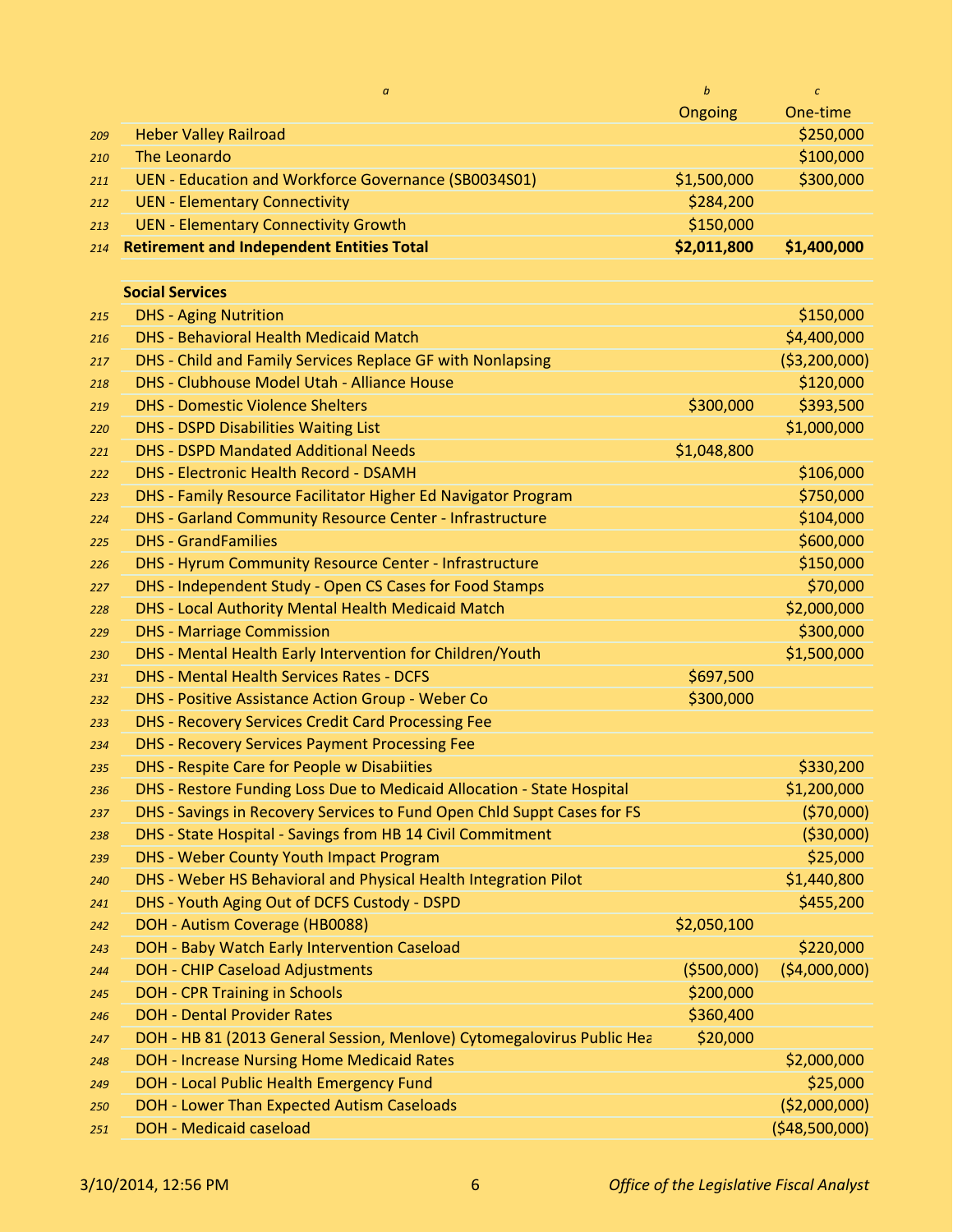|            | $\it a$                                                                  | $\boldsymbol{b}$ | $\mathcal{C}$   |
|------------|--------------------------------------------------------------------------|------------------|-----------------|
|            |                                                                          | Ongoing          | One-time        |
| 252        | DOH - Medicaid Management Information System Replacement                 |                  | \$3,500,000     |
| 253        | DOH - Medicaid Restricted Account (Sweep Balance)                        |                  | (541, 400)      |
| 254        | DOH - OIG to pay for attorney - In                                       | \$60,000         |                 |
| 255        | DOH - OIG to pay for attorney - Out                                      | (560,000)        |                 |
| 256        | DOH - Primary Care Grants (SB0075)                                       |                  | \$2,000,000     |
| 257        | DOH - Savings From Non-emergency Medical Transportation Contract         | (575,000)        | ( \$30,000)     |
| 258        | DOH - Tax on Medicaid and CHIP Providers From Federal Health Care Refo   |                  | \$2,032,900     |
| 259        | DOH - Telehealth Equipment for Medicaid                                  |                  | \$1,000,000     |
| 260        | <b>DOH - Traumatic Brain Injury</b>                                      |                  | \$200,000       |
| 261        | <b>DOH - Utah Telehealth Services</b>                                    | \$35,000         |                 |
| 262        | <b>DWS - Affordable Care Act Mandatory Changes</b>                       |                  | (51, 130, 200)  |
| 263        | DWS - American Cancer Society - Hope Lodge                               |                  | \$1,000,000     |
| 264        | DWS - Savings From Higher Federal Match Rate for Certain Medicaid Eligib |                  | (\$10,570,000)  |
| 265        | <b>DWS - Special Administrative Expense Account</b>                      |                  | (\$1,500,000)   |
| 266        | <b>DWS - TANF General Fund Exchange</b>                                  |                  | (\$1,075,000)   |
| 267        | Txfrs-SS - Automated External Defibrillator Device Funding               |                  | \$150,000       |
| 268        | Txfrs-SS - Funding for Pamela Atkinson Homeless Trust Fund               |                  | \$500,000       |
| 269        | USOR - Assistive Technology Program - Independent Living Centers         |                  | \$500,000       |
| 270        | <b>USOR - Caseworker II for Hard of Hearing</b>                          | \$81,700         |                 |
| 271        | <b>USOR - Direct Client Services and Staffing</b>                        | \$1,761,600      |                 |
| 272        | <b>USOR - Independent Living Center Services</b>                         |                  | \$250,000       |
| 273        | <b>USOR - Medicaid Rates for Payments - USOR</b>                         | ( \$95,600)      |                 |
|            |                                                                          |                  |                 |
|            |                                                                          |                  |                 |
| 274        | <b>Social Services Total</b>                                             | \$6,184,500      | ( \$43,674,000] |
|            |                                                                          |                  |                 |
|            | <b>Executive Appropriations</b>                                          |                  |                 |
| 275        | CPB - Capitol Hill security infrastructure                               |                  | \$125,000       |
| 276        | <b>CPB - Capitol Preservation Board operations</b>                       | \$500,000        |                 |
| 277        | CPB - Committee Rooms A/V Upgrades                                       |                  | \$402,400       |
| 278        | Leg - CSG Dues                                                           | \$39,000         | \$39,000        |
| 279        | Leg - Economist / Programmer / Analyst                                   | \$302,700        |                 |
| 280        | Leg - Education Task Force Reauthorization (SB0150)                      |                  | \$104,000       |
| 281        | Leg - Ethics Commissions                                                 | \$12,000         | \$100,000       |
| 282        | Leg - GRAMA Court Ordered Fees                                           |                  | \$20,000        |
| 283        | Leg - House Constituent Services                                         | \$500,000        |                 |
| 284        | Leg - House Staffing                                                     | \$150,000        |                 |
| 285        | Leg - Legislative Interns                                                | \$42,000         | \$42,000        |
| 286        | Leg - Legislative Services                                               | \$8,000          |                 |
| 287        | Leg - Long Term Planning Conference (HJR010S01)                          | \$25,000         |                 |
| 288        | Leg - LRGC Attorney                                                      | \$90,000         |                 |
| 289        | Leg - NCSL Dues                                                          | \$46,800         | \$46,800        |
| 290        | Leg - Senate Constituent Services                                        | \$500,000        |                 |
| 291        | Leg - Senate Meeting Pay                                                 | \$90,000         | \$90,000        |
| 292        | Leg - Special Investigation of Former Attorney General                   |                  | \$4,000,000     |
| 293<br>294 | Leg - Staff Compensation Adjustments<br>Leg - Storage Array              | \$479,800        | \$30,000        |